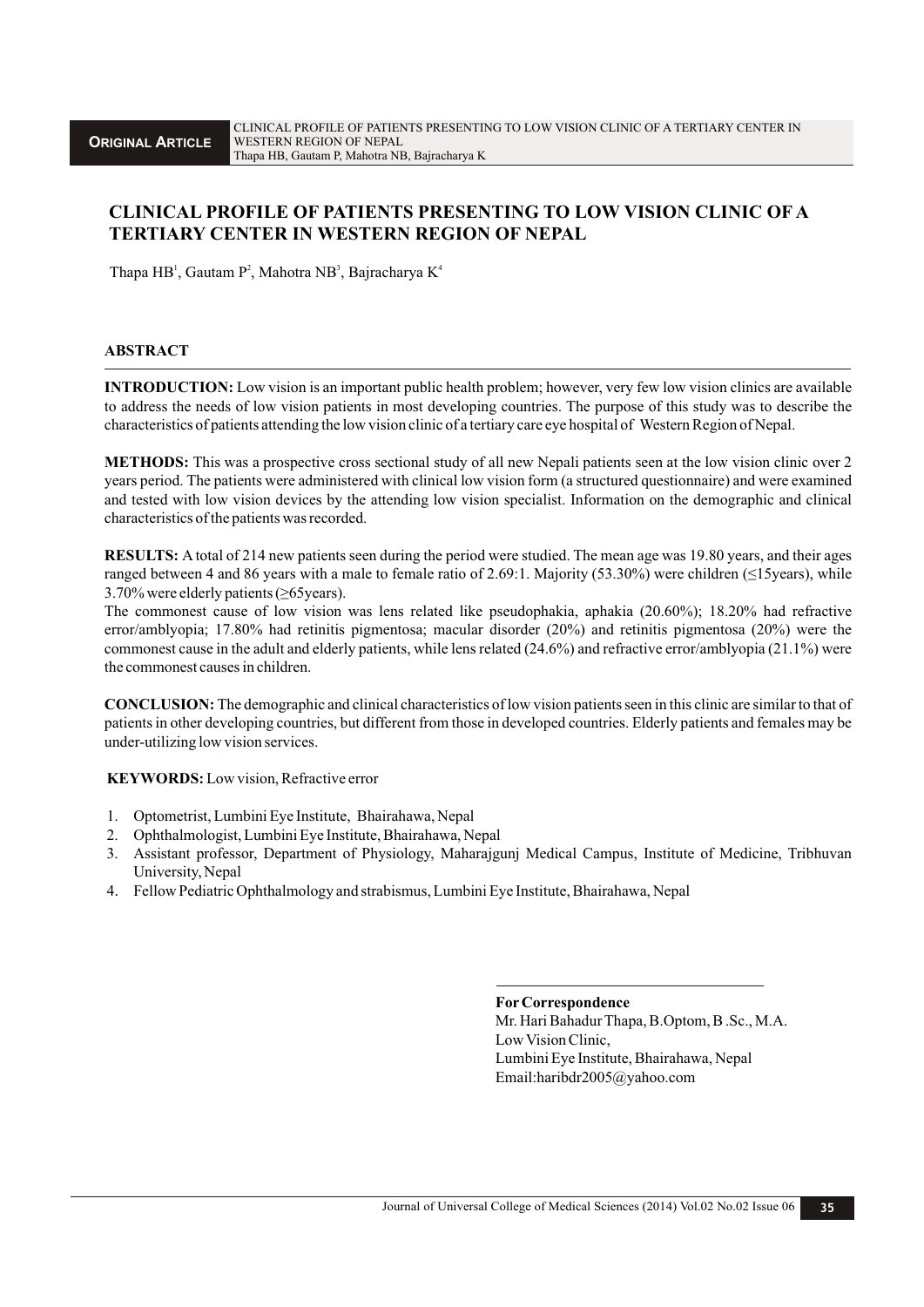## **INTRODUCTION**

A person with low vision is one who has impaired visual function despite treatment of eye disease and/ or correction of refractive error, and has reduced visual acuity in the better eye which is less than 6/18 but better than Light Perception (LP) or a visual field constriction to less than 10°, but who uses or is potentially able to use vision for the planning and/ or execution of a task.<sup>1</sup> This definition of low vision excludes individuals whose visual acuity could be improved by surgical and/or medical treatment and refers to functional vision. It differs from other definitions of low vision in the literature which include all individuals presenting with impaired vision regardless of the cause, potential for treatment and the ability to use residual vision. The term "functional low vision" has been used to represent this definition in a bid to avoid the confusion with other definitions.<sup> $2,4$ </sup> People with functional low vision require assessment for low vision interventions,<sup>2</sup> and such patients are the focus of this article.

Functionally, low vision is characterized by irreversible visual loss and a reduced ability to perform many daily activities, such as recognizing people in the street, reading blackboards, writing at the same speed as peers, and playing with friends.<sup>5</sup> It is an important public health problem; and provision of low vision services is one of the priorities in the global initiative, VISION 2020 The Right to Sight. $27$ 

Based on figures from Mid Term Review of Vision 2020: The Right to Sight, Nepal 2011, it is estimated that approximately 2,30,000 people of all ages have functional low vision in Nepal. The service coverage for low vision at present is less than  $1\%$  (1,500 out of 230,000). One half of the users of low vision services are children under 16 years of age; adolescents and adult between 16 to 39 years of age constitute 35.35% of service users. Persons over 40 years constitute just over  $12\%$ of low vision service users, in sharp contrast to the situation in developed countries where low vision services are used predominantly by older population.<sup>3</sup> The challenge of providing low vision services for such a large population is enormous and requires proper planning and efficient use of available resources. It is, therefore, important to collect and analyze clinical data from patients with functional low vision in order to deliver appropriate low vision care.

Serious gender inequity is evident in use of low vision services, women constitute only one third of all users of low vision devices although they carry two thirds of burden of blindness. Refractive error/amblyopia is found to be major cause of low vision accounting for 26.83% of cases followed by retinal problem including retinitis pigmentosa, macular degeneration etc. Lens related conditions accounted for

16.75% of low vision use which may signal that early detection of cataract, appropriate surgery and adequate early rehabilitation may reduce the need for low vision devices.<sup>3</sup>

This study was carried out to describe the demographic and clinical characteristics of patients presenting to the low vision clinic in western part of Nepal. We believe that the information about patients who actually attend low vision clinics would be useful for planning and delivery of effective low vision services.

#### **MATERIALS AND METHODS**

This was a prospective cross sectional study of all new Nepali patients seen at the low vision clinics of Lumbini Eye Institute (LEI) from January 2011 to December 2012. The low vision clinic was established in the hospital with the support of National Low Vision program in 2006, and services commenced in the same year. It is located in the eye clinic of the hospital with a dedicated room equipped for evaluation and testing of patients with low vision.

#### **STUDYPOPULATION**

All patients presenting to the low vision clinic are seen by an optometrist who has received subspecialty training in low vision services. Low vision devices are available for purchase by clients as soon as they are prescribed. All the patients seen during the study period were administered with a structured questionnaire, and were examined and tested with different low vision devices by the attending low vision specialist. Information on the demographic and clinical characteristics of the patients was recorded. Visual Acuity (VA) was assessed with the use of log MAR charts (high contrast lea, E symbol and letter) and recorded in Snellen equivalent for distance vision and metric units (M) for near vision.

Verbal informed consent was obtained from study participants. Ethical approval was obtained from the ethical committee of Lumbini Eye Institute. The data was analyzed with the use of Statistical Package for Social Sciences version 17 software (SPSS)

## **RESULTS**

A total of 214 new Nepali patients presented and were seen at the low vision clinic during the study period. The mean age was 19.80 years. Their ages ranged between 4 and 86 years with standard deviation $\pm 15$ . Majority (72.90%) of the patients were males with a male to female ratio of 2.69:1. The 6-15 years age group had the largest proportion with 49.10% of patients; followed by the 16-39 years age group (36.00%).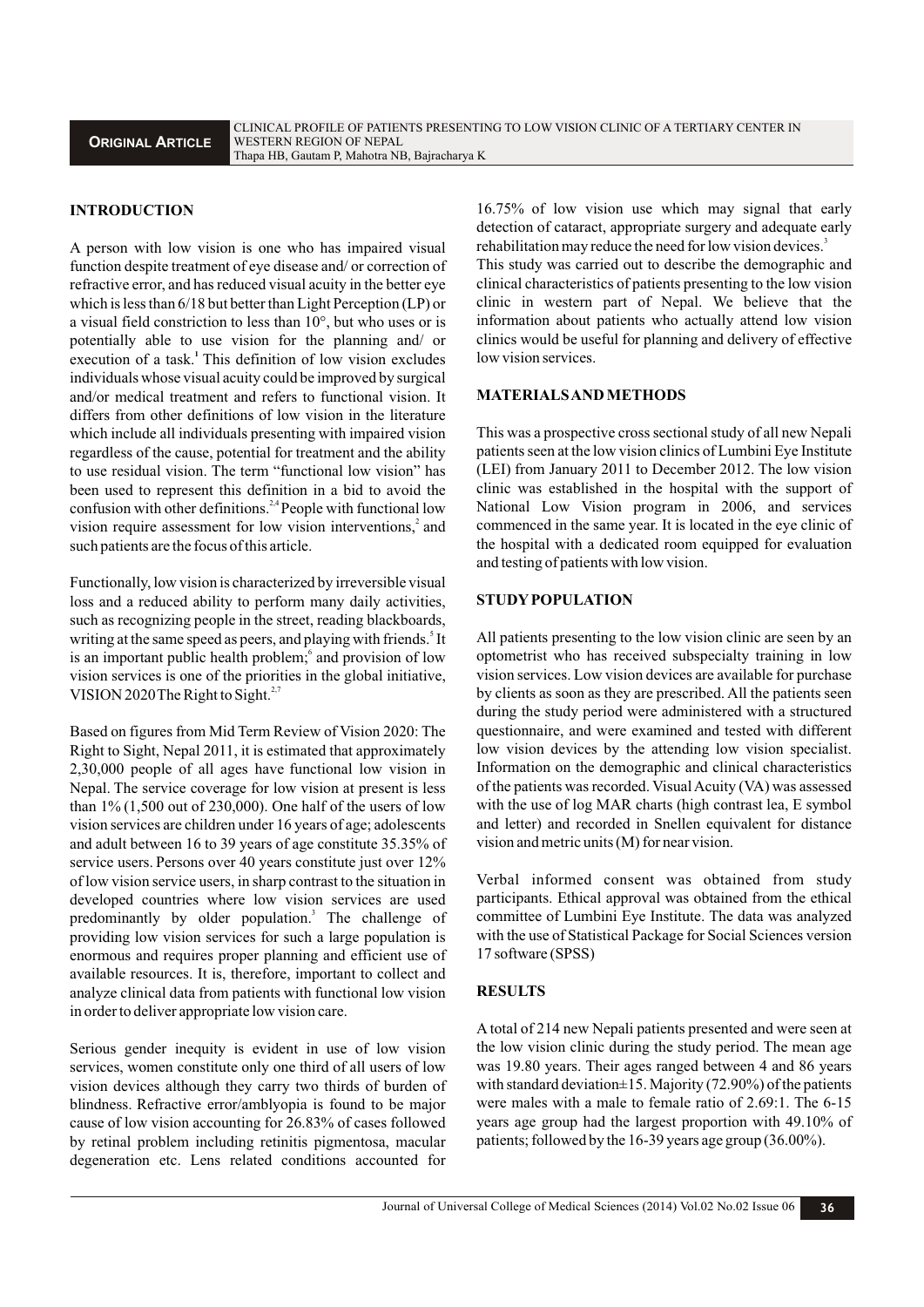**ORIGINAL ARTICLE**

CLINICAL PROFILE OF PATIENTS PRESENTING TO LOW VISION CLINIC OF A TERTIARY CENTER IN WESTERN REGION OF NEPAL Thapa HB, Gautam P, Mahotra NB, Bajracharya K

### **Figure 1: Sex distribution of low vision patients**



**Table 1: Age and sex distribution of low vision patients**

| Age-range   | <b>MALE</b> | <b>FEMALE</b> | No. $(\% )$ |
|-------------|-------------|---------------|-------------|
| $0-5$ yrs   |             | 2             | 9(4.20)     |
| $6-15$ yrs  | 74          | 31            | 105(49.10)  |
| 16-39 yrs   | 55          | 22            | 77 (36.00)  |
| $40-64$ yrs | 14          |               | 15(7.00)    |
| 65 & above  | 6           | 2             | 8 (3.70)    |
| Total       | 156         | 58            | 214 (100)   |

114(53.30%) patients were children (aged 15 years or less), 94 (43.9%) were aged between 16 and 64 years, while 8 (3.70%) of them were elderly patients (65 years and older).

## **Figure 2: Occupation of low vision patients**



**Figure 3: Referred from**



## **Table 2: Main presenting complaints of low vision patients**

| Main compalint                | Frequency(N) | Percent $(\% )$ |
|-------------------------------|--------------|-----------------|
| Distance vision               | 45           | 21.5            |
| Near vision                   | 47           | 22.0            |
| Both distance and near vision | 116          | 54.0            |
| Night blindness               |              | 0.5             |
| Restricted visual field       |              | 2.0             |
| Total                         | 214          | 100             |

With regards to the main presenting complaint, 116 (54.0%) patients complained of both poor distance and near vision indicating that both distance and near vision were of equal importance to them. 47 (22.0%) patients said their major problem was with near vision, while 45 (21.5%) reported that their main complaint was poor distance vision. One patient (0.5%) had night blindness as the main symptom while 5 (2.0%) patient was mainly concerned about restriction of his visual field.

## **Table 3: Causes of low vision**

|                                     | $F$ requency(N) | Percent $(\% )$ |
|-------------------------------------|-----------------|-----------------|
| Whole globe (egmicroopthalmos)      | 23              | 10.70           |
| <b>Nystagmus</b>                    | 12              | 5.60            |
| Corneal disorder                    | 9               | 4.20            |
| Lens related(aphakia, pseudophakia) | 44              | 20.60           |
| Refractive error/amblyopia          | 39              | 18.20           |
| Albinism                            | 8               | 3.70            |
| Retinitis pigmentosa                | 38              | 17.8            |
| Macular disorder                    | 33              | 15.50           |
| Optic atrophy                       | 8               | 3.70            |
| Total                               | 214             | 100             |

The commonest cause of low vision was Lens related (aphakia, pseudophakia) in 44 (20.60%) patients. 40.7% of the patients, the cause of low vision involved posterior segment disease.

The commonest causes of low vision among children were lens related and refractive error/amblyopia, each accounting for 20.60% and 18.20% respectively. Among the adults aged and elderly patients, the commonest cause was macular disorder and retinitis pigmentosa, each occurring in 20.0 % of patients.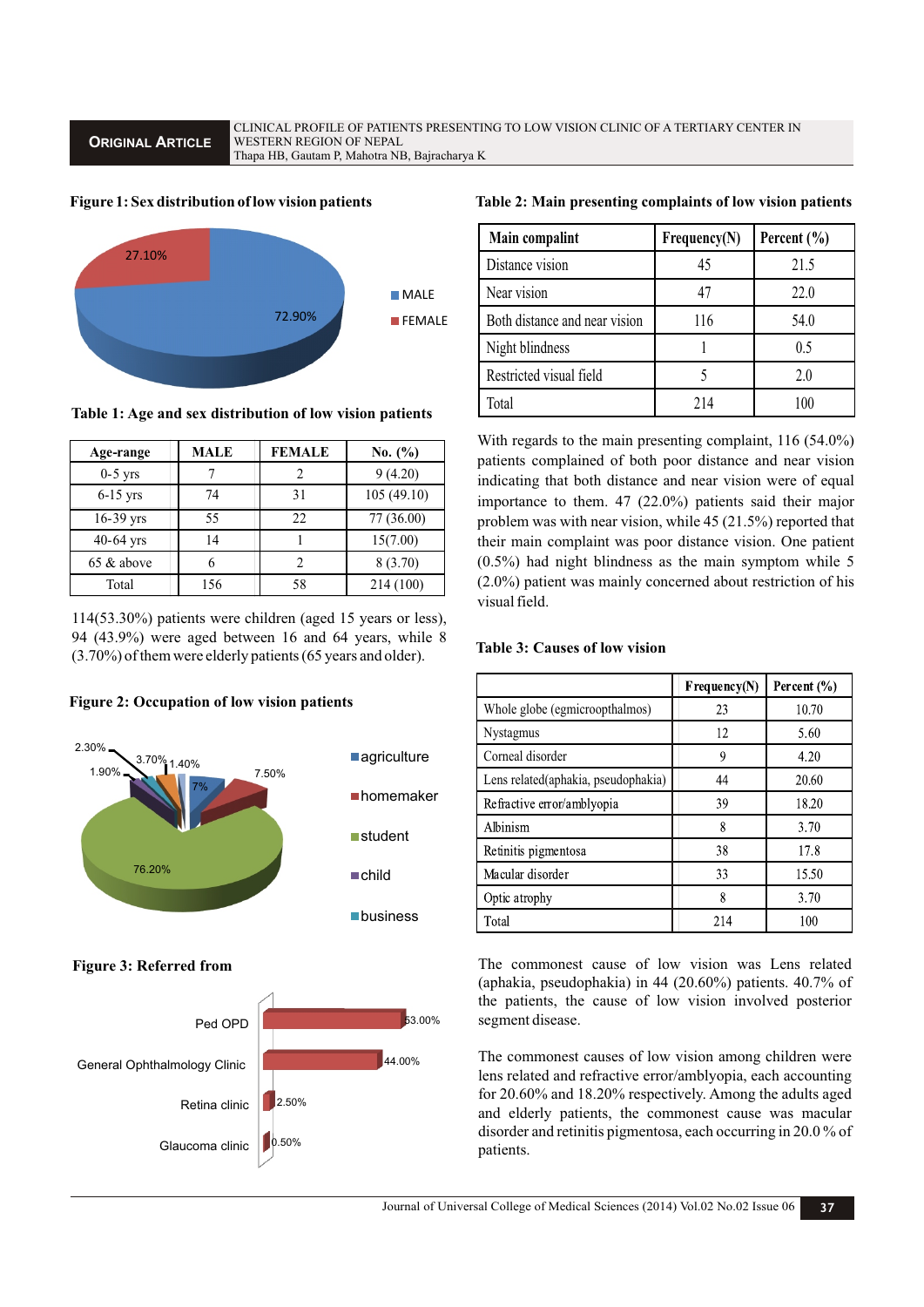## **ORIGINAL ARTICLE**

CLINICAL PROFILE OF PATIENTS PRESENTING TO LOW VISION CLINIC OF A TERTIARY CENTER IN WESTERN REGION OF NEPAL Thapa HB, Gautam P, Mahotra NB, Bajracharya K

|                      |             | <b>Improved with</b> |
|----------------------|-------------|----------------------|
| Vision in best eve   | Presenting  | distance glasses     |
| $\leq 6/18 - 6/60$   | 77 (36%)    | 82 (38.20%)          |
| $\leq 6/60 - 3 - 60$ | 52 (24.30%) | 51(24%)              |
| $<$ 3/60 -1/60       | 48 (22.40%) | 48 (22.40)           |
| $<1/60-PL$           | 37 (17.30%) | 33 (15.40%)          |
| Total                | 214         | 214                  |

#### **Table 4: Low vision category**

Among the patients, 38.20% could achieve a distance visual acuity of 6/60 or better after receiving the correct spectacles (Table 4). 86.90% patients had improved with distance glasses. 78.50% students already had spectacles when they presented (Figure 4), but in 50% the visual acuity could be improved with a change in prescription and in total 58.40% needed a new pair.

## **Figure 4 : Need of distance spectacles**



Table 5 shows that at presentation, there were 18.70% patients having near vision 1M or better. After low vision assessment, 41.6% were near visual acuity 1M or better. 70% patients were able to read 2.5 M or better at 10 cm.

| <b>Size</b>                   | Presenting    | <b>Improved</b> |
|-------------------------------|---------------|-----------------|
| 1M or better $@10$ cm or more | 40 (18.70%)   | 89 (41.60%)     |
| 1.25M-2.5M $@10cm$ or more    | 92(43%)       | 60(28%)         |
| $3M-4M$ @10cm or more         | $21(9.8\%)$   | $18(8.40\%)$    |
| >4M                           | $61(28.50\%)$ | 47(22%)         |
| Total                         | 2.14          | 2.14            |

#### **Table 5:Near visual acuity category**

#### **DISCUSSION**

This study has presented data from a population of low vision clinic patients. Amajor advantage of low vision clinic studies when compared with population surveys, blind school studies or blind register studies is that they provide more reliable and usually detailed ophthalmic information about people with  $10W$  vision.<sup>11,12</sup> The information obtained from such studies can be very useful for planning low vision services, active care and rehabilitation.<sup>6</sup>

The age distribution of our patients is different from previous reports from developed countries but is similar to those from other developing countries. Although the incidence of low vision has been reported to increase with age, $\frac{12}{10}$  in our study, a significant proportion (84%) of patients was below 30 years and majority (93%) were below 50years of age, while only 4% were aged 60 years and above. This depiction of a younger population is similar to findings from Malaysia,<sup>14</sup> Korea<sup>6</sup> and India<sup>16</sup> in which the proportion of patients aged below 50 years were 74%, 69% and 68% respectively. In these developing countries, the proportion of low vision patients aged 60 years and above ranged between 16% and 26%.

On the other hand, in studies from developed countries, Leat and Rumney<sup>17</sup> (United Kingdom) found  $77%$  of their patients to be aged 60 years and above; Elliot et al.<sup>11</sup> (Canada) reported that 66% of patients were 70years or older; while in Australia, Wolffsohn and Cochrane<sup>12</sup> observed that 87% of patients were aged 60 years and above. This difference in the pattern of the age distribution may be a reflection of the older general populations in developed countries<sup>11,14</sup> and low life expectancy in developing countries.<sup>16</sup>

The relatively high male to female ratio in our study is similar to that of other studies conducted in developing countries as follows: Korea-  $1.8:1<sup>6</sup>$ , Malaysia-  $2.2:1<sup>14</sup>$  and India-  $2.6:1<sup>16</sup>$  It is, however, different from the pattern in developed countries where more females were found to present for low vision services.<sup>11-13</sup> This probably demonstrates the reduced access and utilization of eye care services by females in developing countries. $9,1$ 

Majority of our patients considered their problems with near and distance vision to be of equal importance. However, elderly patients were more likely to deem near vision as being their major problem; while children had a tendency to judge distance vision as more important. This observation perhaps portrays the additional effect of presbyopia on low vision in the elderly, although it may also signify that the elderly have a greater likelihood of central visual loss from macular disease. Posterior segment disease accounted for the majority of causes of low vision in this study. This correlates with findings of most low vision clinic studies.<sup>6, 11,12,14-17</sup>

We found lens related like pseudophakia and aphakia to be the commonest cause of low vision in this study. Similarly, in Mid Term Review of Vision 2020, 2011, it was the third most common cause of low vision, accounting for 16.75% of subjects with low vision.